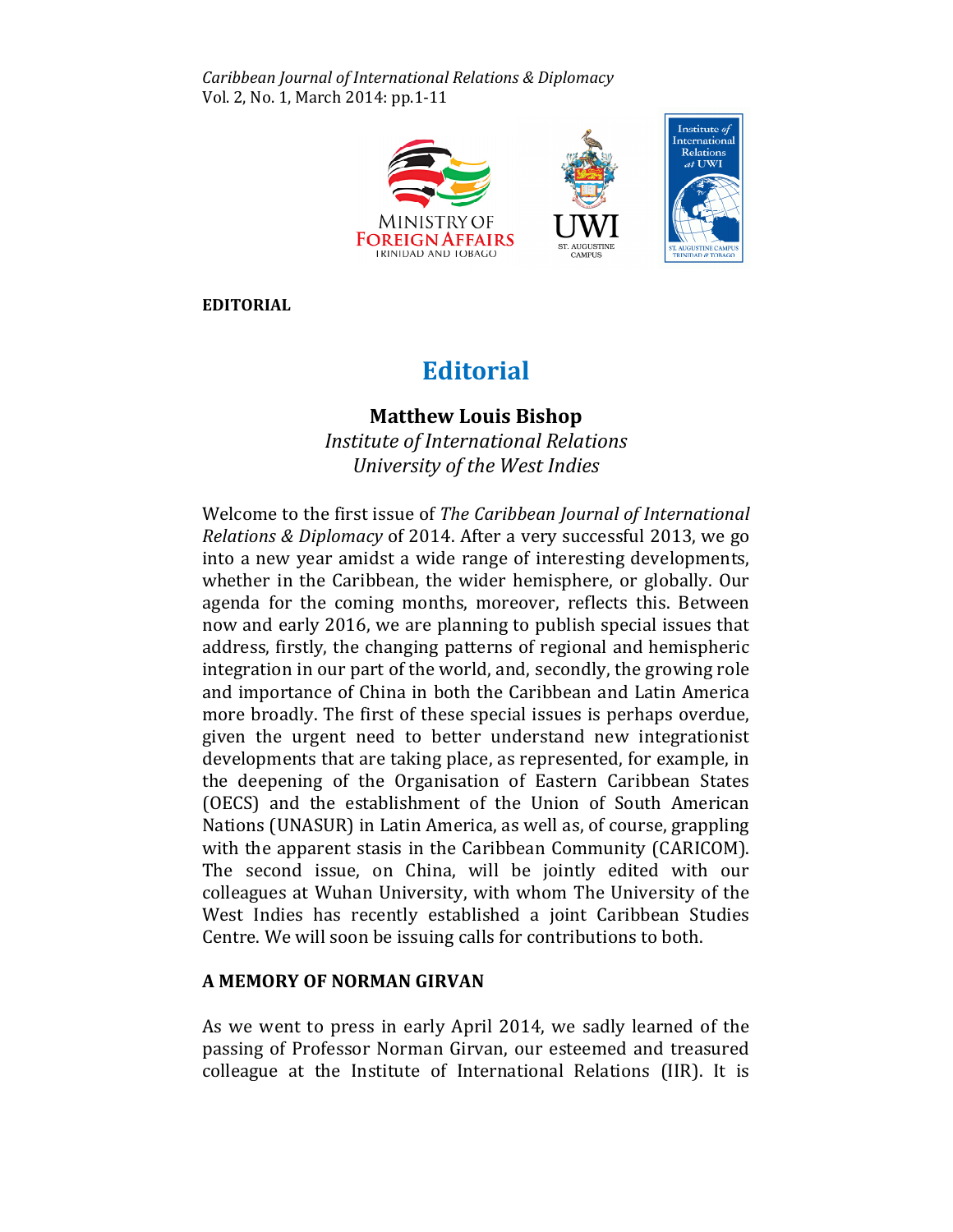impossible, in these notes, to even begin to do justice to the remarkable life of a man who appeared to squeeze more into his 72 years than most people could manage in three or four lifetimes. Norman spent many years in London, doing his PhD at the London School of Economics (LSE) and becoming part of the intellectual elite that would later return to the Caribbean and shepherd the young nations through the early years of independence. He was a brilliant, world-renowned development economist. His work shaped critical debates of genuine global import throughout the 1960s and 1970s, and from the 1980s onwards he became a bona fide intellectual statesman with a reputation that earned him invites to speak in every corner of the globe. Most academics make one or two authentically original contributions during their careers. Yet Norman arguably extended critical debates in five or six distinct areas during his: mining and commodities, the political economy of development, independent Caribbean thought, regional integration, global trade politics, and I have little doubt that, had he been able to continue his nascent interest in the cultural drivers of West Indianism, a topic which had occupied him for much of the past year, this work would have borne fruit too.

His work was not only theoretical and esoteric. In fact, it was hardly esoteric at all, as Norman had that rare skill which all the great professors share: meaning a marked ability to communicate complex and sophisticated ideas and concepts in plain English (or Spanish), so that anyone could comprehend their meaning and broader significance. But what I really mean to say here is that his work was not simply academic; it also influenced policy. He was a key architect of much early independence policymaking in Jamaica, until the global upheavals of the 1970s unfortunately came to bear harshly on the Manley experiments. Norman then made his mark in diplomacy, as he went on to serve as Secretary General of the Association of Caribbean States (ACS), before returning to academia here at the IIR.<sup>1</sup>

I arrived at the institute in 2009, and was staggered to discover that I would be residing in the office next door to such a celebrated and distinguished man whose work I had spent much of my PhD reading, thinking and writing about. I was nervous about meeting him, too. Yet I need not have been. Norman was a humble man, just like all the great intellectuals whose eminence is underpinned by genuine brilliance, and for whom arrogance becomes something of an unwieldy and pointless accoutrement. Everyday acts of rebellion against inherited and ossified colonial norms were, moreover, a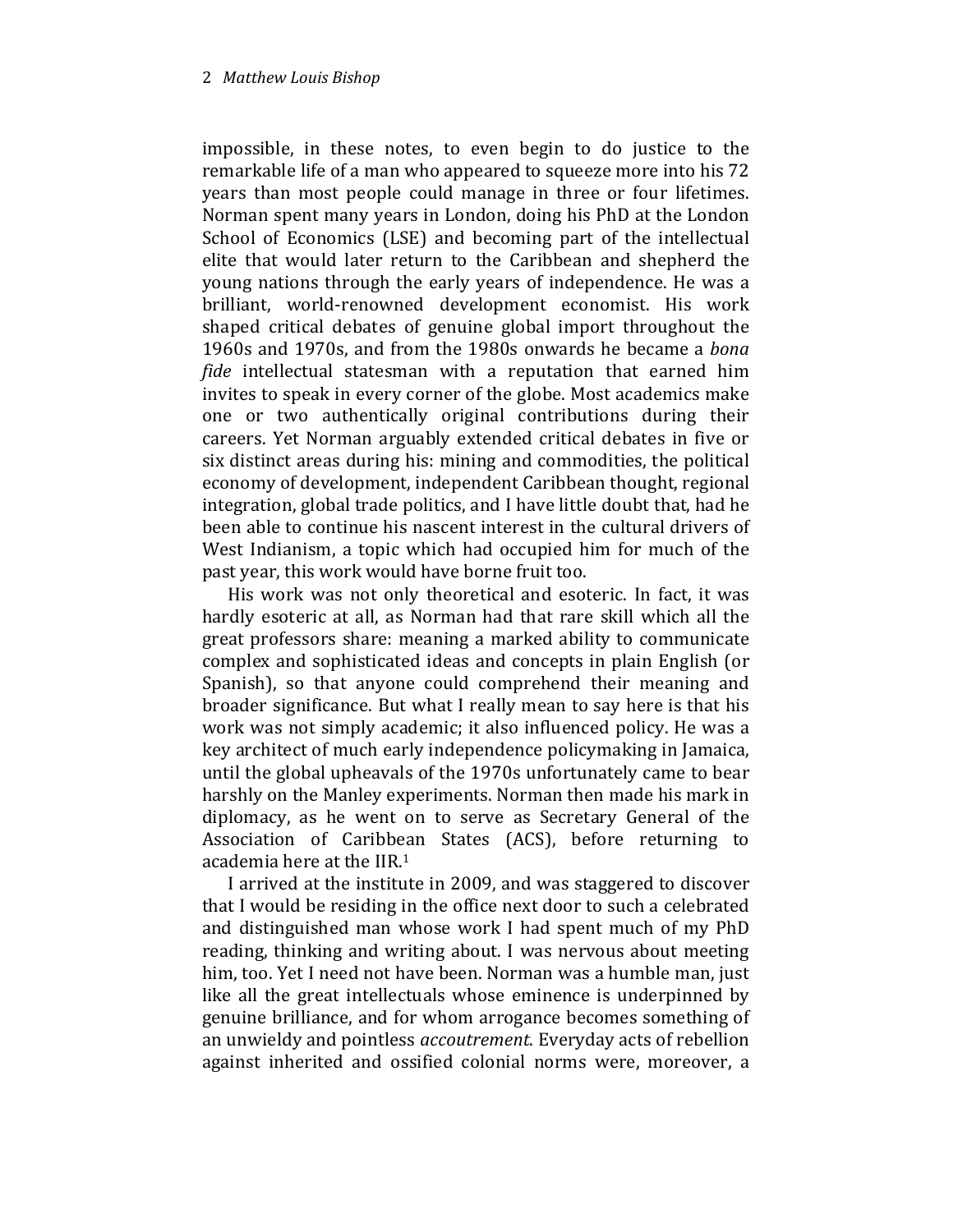feature of his working life in this regard. Norman believed passionately in equality. He did not care for airs and graces, nor was he fussed about being a recipient of excessive and unnecessary deference. He did not need to be addressed as 'Professor' or 'Sir' in order to have his ego massaged. Every email, whether to a colleague, a student or one of our administrators, would simply be signed off 'Norman'. There have already been many eulogies written about him in the days since he passed away. All of them have captured the essence of a man who was inordinately popular amongst an almost unimaginable range of constituencies, not only in the Caribbean, but also across the globe, from Presidents and Prime Ministers – as well as international diplomats like the UN Secretary General Ban Ki-moon – all the way down to people on the street.

In my personal experience, the five years that I worked with Norman were extremely fulfilling, and will undoubtedly remain with me for the rest of my career. I was fortunate to actually write with him, too, on the major study that we did at the IIR on regional integration in 2011.2 Four things always struck me about him during this time, and I hope that you, the reader, do not mind me taking the liberty of sharing them.

First, there was his infectious energy and optimism. Indeed, the most tragic aspect of his passing is that it was so untimely and so sudden. He had so much more to give. One of the last times I saw him was actually in London, in September 2013, where he gave a masterful analysis of Westminster politics in the Caribbean at a seminar at the Institute of the Americas.<sup>3</sup> I remember arriving at the event and seeing him clad in four layers of clothes, a large hat, and, so he told me at the time, thermal long johns! Even after many years in London, he had never adjusted to the English weather, and a late summer day in September was as apparently full of terrors for him as deepest, darkest January is for anyone. This was also quite disorientating for me, because not only had I never seen him outside of the tropics – usually sporting a Cuban guayabera, which I always felt was as much a deliberate political statement consistent with Norman's desire for Caribbean decolonization as it was anything else - but just three days earlier we had been standing together chatting outside of our respective offices in Trinidad, in the blazing sun, in sandals and short-sleeves. There were a number of people at the London event who had never met Norman before: all were dazzled by his company, and all were deeply impressed by the freshness of his ideas, and, especially, his continued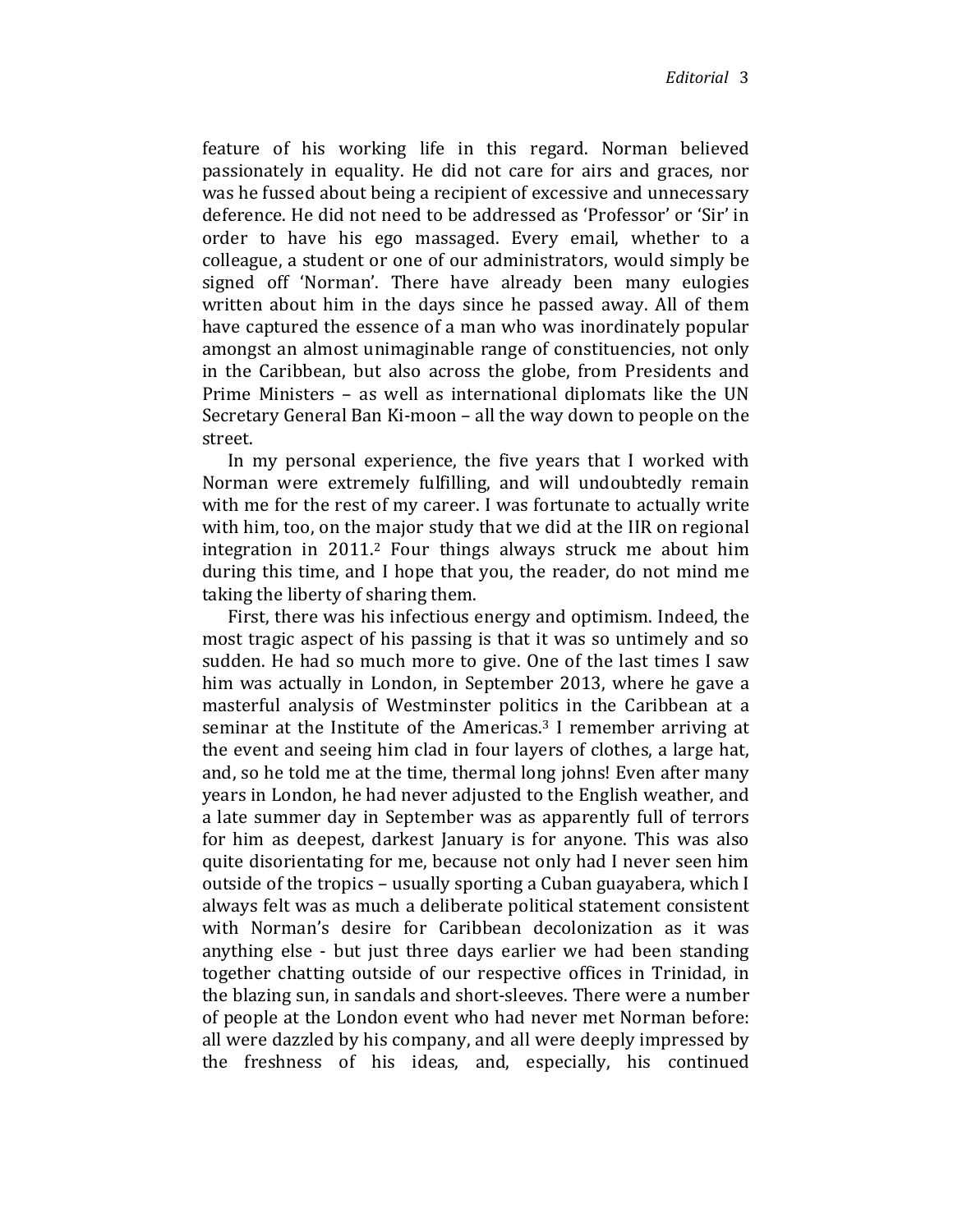engagement with the political, economic and social reality of the Caribbean region. With this in mind, something I asked him once or twice was why, as someone who could have had a career in pretty much any top global university that he chose, why he did not return to the LSE, or perhaps join his friend and comrade in the New World Group, Kari Polanyi Levitt, at McGill. For Norman, the answer was simple: he had made a deliberate choice to stay because he loved the Caribbean; he had made an intellectual, emotional and moral commitment to contribute to ameliorating its development predicament; and he wanted to stay in order to make his contribution from within, not without.

This brings me to a second observation, which is founded on the recognition of his towering intellect, something, again, which the eulogies of recent days have rightly emphasized. However, Norman was not simply an extremely clever and gifted man, but – in my view, at least – he also had other equally important and rare attributes. One of these was a relentless appetite for genuinely critical analysis. It is a well-worn cliché that people are born radical and become more conservative as they grow older (although academics are, for the most part, hopefully bred a little differently in this respect). Nonetheless, Norman was the antithesis of a conservative. His detractors – and, like anyone with a head sticking out so firmly above the parapet on such a wide range of issues, he did have some – sometimes tried to pigeonhole him as an unreconstructed, knee-jerk conservative of the Left. Yet in my experience, and despite an undeniable fondness, say, for the lack of materialism in Fidel Castro's Cuba, or the improvements in just about every measure of poverty in the Venezuela of Hugo Chávez, Norman's views on the Left and its motives were as complex, contradictory and subtle as his views on everything else. To the very end, he approached issues in a critical, thoughtful, and consistently radical way, and he was not satisfied by simplistic, orthodox or glib explanations of issues. He also held views – for example, on gender issues and gay rights – that were refreshingly liberal and far from the casual misogyny and narrow-minded homophobia which unfortunately seems to characterize much mainstream opinion in the Caribbean. Not only did Norman roll such difficult and controversial issues around in his own mind, he actively sought them out and took them on publicly in all their ubiquity. It is not often appreciated just how much energy this kind of profound and searching thought requires of anyone, let alone someone in their early seventies. Even more important – again, at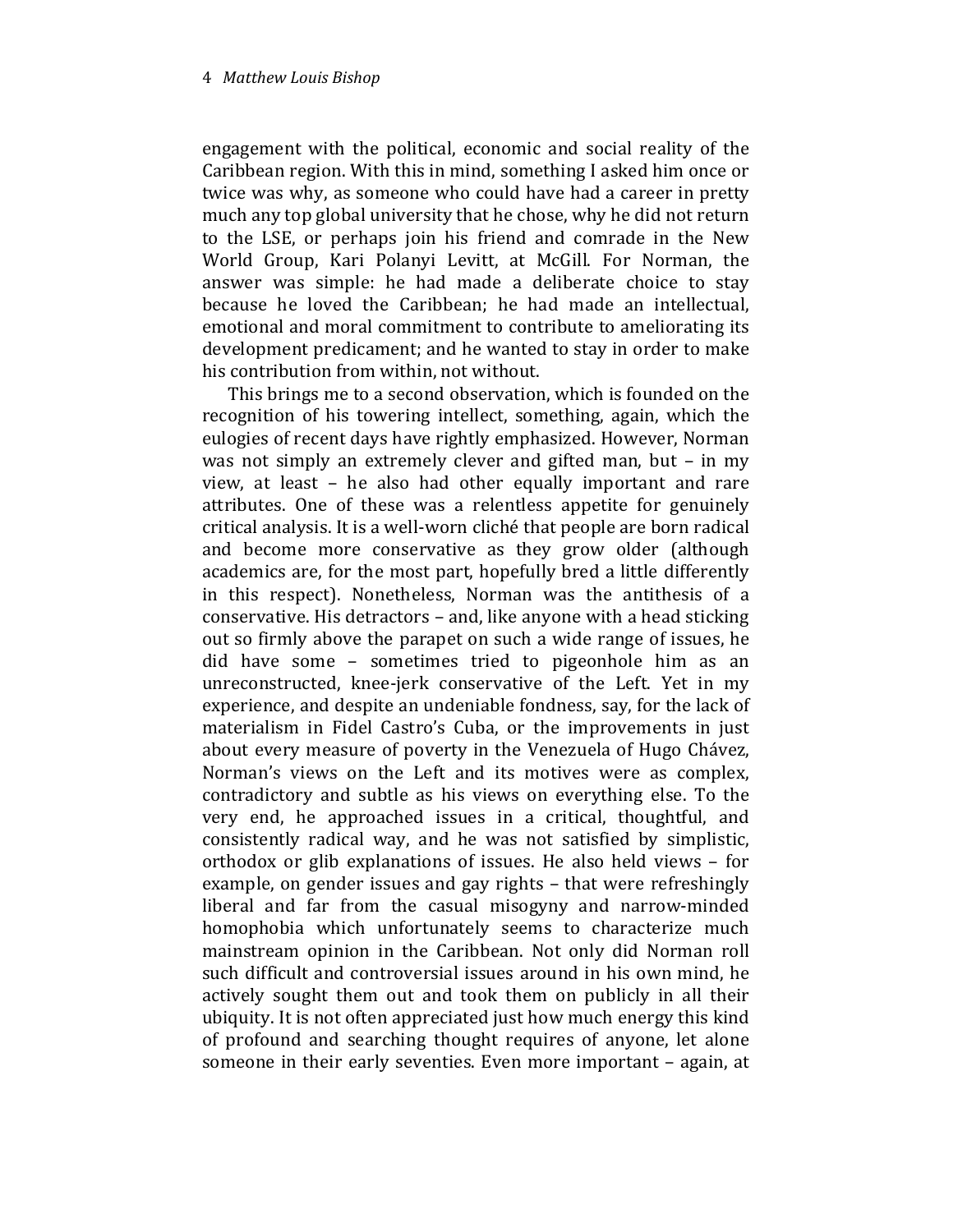least in my view – is the fact that he retained an independent and critical, yet also distinctly hopeful, view of the world in a sometimes rather depressing context characterized by a seemingly overwhelming ideological onslaught from neoliberal, technical ways of thinking about the issues with which we work in political economy and international studies in general, and the Caribbean in particular.<sup>4</sup>

Another unique attribute that Norman relentlessly displayed throughout the time I knew him – and which impressed and inspired me in equal measure – was his commitment to combining scholarly work and activism. Indeed, he was genuinely engaged in the travails of the 'real world' in a way that few academics, however radical they purport to be, are often not.<sup>5</sup> He was the archetype of what Jean-Paul Sartre once called the intellectuel engagé politique, and he married his original and often radical interpretations of the world around him to serious policy activism. He is perhaps most famous in this regard (in the Caribbean, if not necessarily elsewhere) for his vocal and sustained critique of the failures of, firstly, the regional integration process, and, especially, what he perceived as its subversion by the egotistical national political elites of individual Caribbean countries against the interests of the people of the region, and, secondly, the protracted and painful fallout of the Economic Partnership Agreement (EPA) negotiations with the European Union (EU).<sup>6</sup> However, his advocacy went well beyond issues of 'high politics' such as these, and he was constantly looking for new causes to support. In the days before his accident in January 2014, he was busily bringing together coalitions of activists and intellectuals from across the Caribbean to protest at the scandalous treatment of people of Haitian descent, who had essentially been rendered stateless by a ruling of the Constitutional Court in the Dominican Republic. It was widely believed that Norman's work in this regard was part of the explanation for why the response of the Caribbean Community (CARICOM) to the outrage was so unexpectedly forceful.<sup>7</sup>

Finally, Norman was generous to a fault. He treated everyone, whether they were the UN Secretary General or a teenage student (or, indeed, a recently-arrived young foreign academic) who was nervously knocking on his door to seek advice, in exactly the same fashion. He did not suffer fools gladly, but he generously invested his time, energy and intellect in anyone that he felt was sufficiently likeable and industrious to make it worth his while. As long as he saw in you the opportunity of a mutually fulfilling process of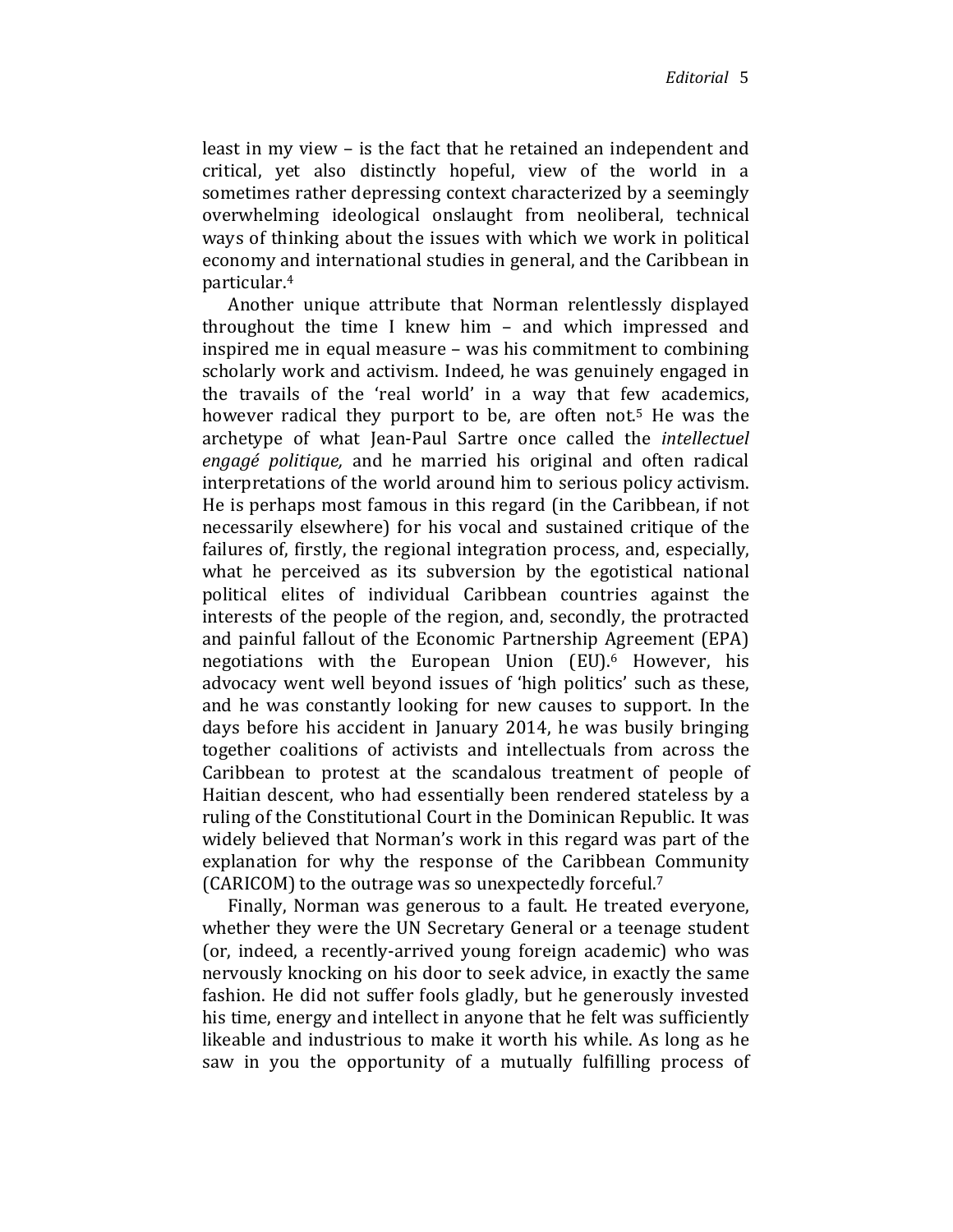intellectual exchange, he was 'in', one hundred per cent. His PhD students always received penetrating, thorough, extensive and timely – as well as, quite often, alarmingly curt and laconic – written feedback. That was Norman's style: he never sugar coated criticism; he always said exactly what he thought. Yet I like to think that the very fact that he might expend the effort in systematically dismantling your ideas, regardless of how painful it may have seemed at the time, was in itself a compliment and an implicit recognition of their value. I vividly remember presenting him with my finished book manuscript at the end of 2012 and asking him for a blurb for the cover.8 I expected him to give it a quick skim-read to get the sense of the argument, nothing more. Yet when I saw him just after that Christmas, in January 2013, he called me into his office for a chat. The 'chat' lasted two hours. Not only had he read the book thoroughly, he had considered the argument in some depth, and he wanted to subject it to serious scrutiny. Afterwards, I remember feeling a deep sense of pride, although this was tempered by the exhaustion of almost having been put through an unanticipated PhD viva voce exam all over again!

In sum, there is no doubt that the Caribbean – and, of course, the wider world - has lost a brilliant, engaged and generous man. It goes without saying that our thoughts are with the family that he leaves behind: his wife, Jasmine, and children Ramon, Alex, and Alatashe. It has been impossible to do Norman justice in these few short pages, but these are my recollections all the same. We are all deeply saddened to have lost him, particularly given that, until his accident, he showed no sign whatsoever of slowing down. There could, therefore, be no greater tribute to him than for those of us who are engaged in the study and analysis of Caribbean political economy and development, the making of policy to deal with the challenges that the region faces, or, indeed, the advocacy that underpins the far-reaching social and political change that many of us wish to see, to redouble our efforts and follow the astonishing example set by Norman throughout his career.

One small contribution that the editors here at the Caribbean Journal of International Relations & Diplomacy would like to make in this regard is to publish a special issue dedicated to Norman which looks back retrospectively at, not only his work, but also that of all of his contemporaries in the New World Group and the broader intellectual movement associated with it. Consequently, we are now actively soliciting articles that reflect upon, in some way or another, the contemporary legacy and implications of this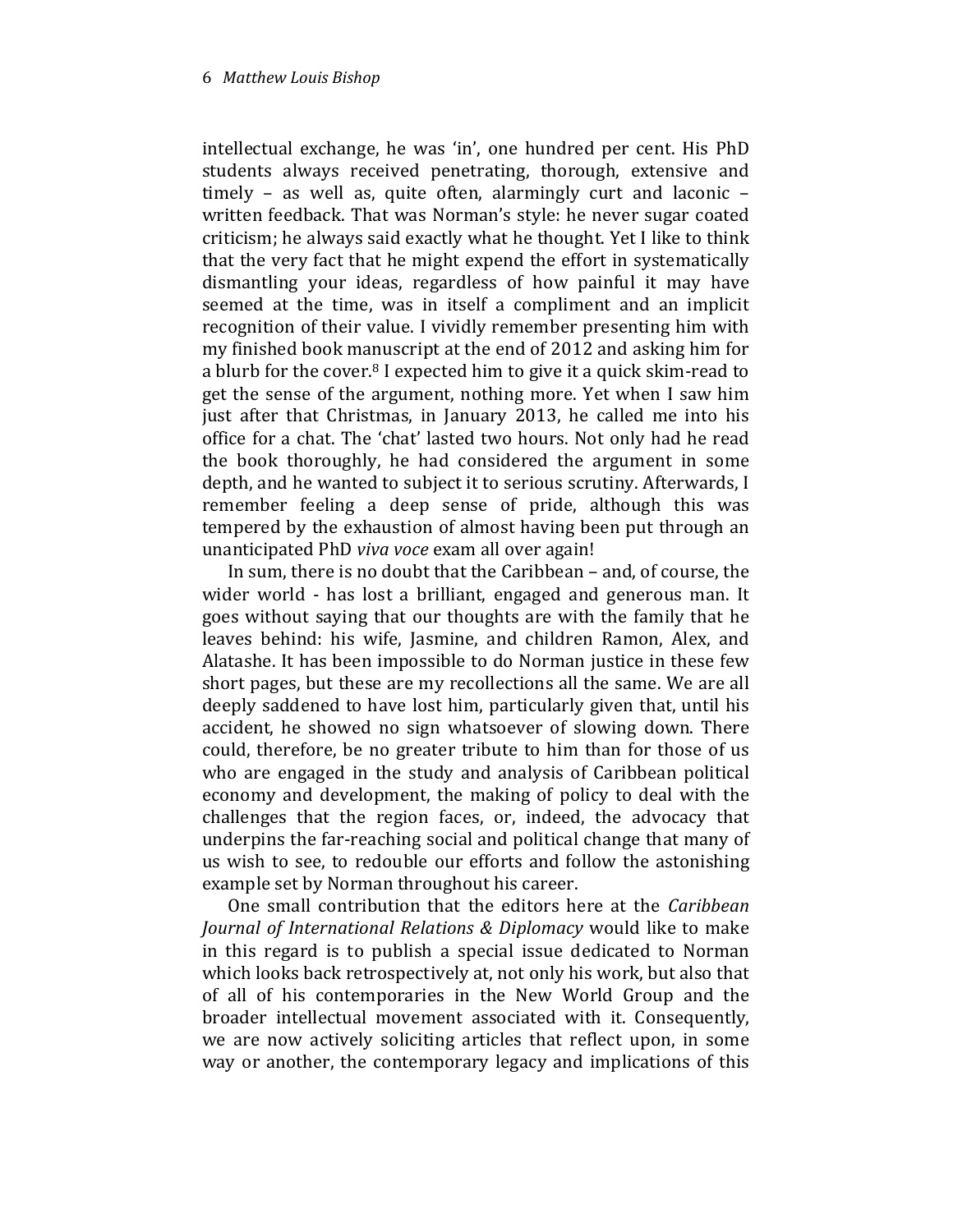remarkably fertile period of independent Caribbean thought. Please feel free to contact us at cjird@sta.uwi.edu if you would like to propose an article of some kind for the special issue.

### THE CURRENT ISSUE OF THE JOURNAL

Perhaps somewhat unusually, the current issue of the journal has a distinctly Latin American flavour. Given the upheaval that has been evident since the turn of the year in Venezuela, characterized by significant protests against the government of Nicolás Maduro, we took a decision to seek out a range of articles for a 'Forum' that addresses this apparent 'crisis' from different sides of the political fence. This in turn built upon an event which took place at the IIR in early 2014, where a number of experts discussed the problems that Venezuela is currently experiencing, along with the prospects for its social, political and economic evolution over the coming months and years. We have supplemented some of the papers given that day with articles that we have deliberately solicited ourselves. All of these are different, not only in tone and ideological commitment, but also in style. For example, the opening paper, by Antonio Rodríguez Iturbe, is a wide-ranging overview of how Venezuela got to where it is today, and it takes the shape almost of an oldfashioned essay. By contrast, the three papers that are particularly critical of the current administration – those by Armando García de la Torre, Juan Cristóbal Nagel, and Armando Avellaneda – are simultaneously more combative and antagonistic in style. All, nonetheless, are full of interesting and insightful detail about the crisis itself.

The post-Chávez era which appears to be unfolding with some degree of instability in Venezuela is not simply an issue of domestic concern. It matters intellectually, and particularly so to those of a leftist persuasion who not only seek to understand and explain the implications of the unique experiment that is the Bolivarian Revolution, but also perhaps wish to see it survive and extend its reach. For others – and especially those of a less sanguine bent, who are suspicious of Chávez, his successors, and the populist political settlement that they have embedded in the country - there is no doubt that Venezuela provides fertile ground to interrogate the received wisdom on a wide variety of intellectual issues relating to gender, representation, democracy, legitimacy, and so on. The paper by Aleah Ranjitsingh echoes both of these imperatives to some degree. On the one hand, her article is a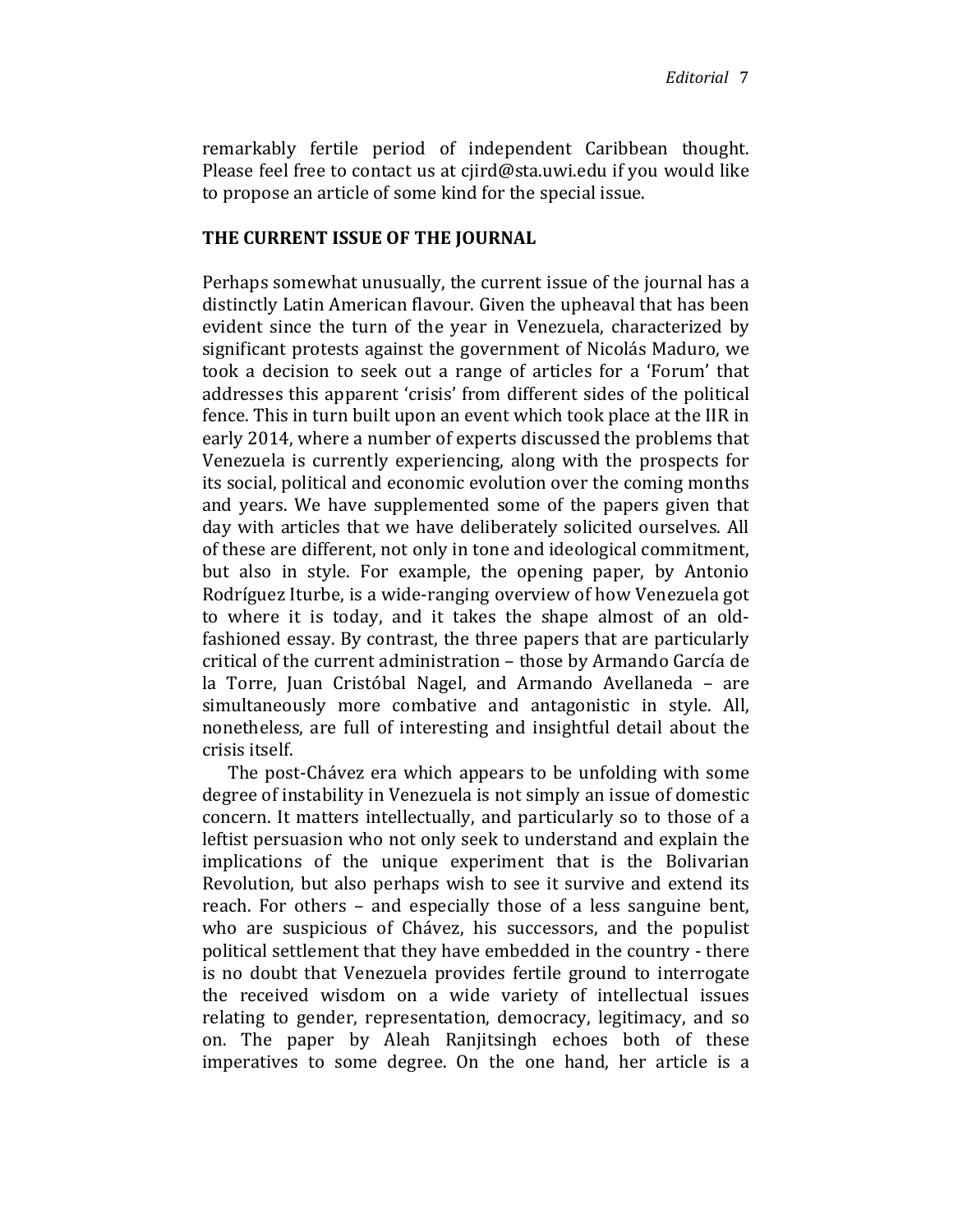staunch defence of the Bolivarian Revolution. Yet on the other, her work specifically grapples with the often-overlooked implications of two decades of radical political change for new expressions of citizenship, and, in particular, how these relate to gender and the role of women.

However, the importance of Venezuela also goes far beyond simply academic debates. It carries with it a wide range of practical consequences for the Caribbean, especially, and these also imply both a desperate need for critical analysis, along with some serious thought to be given to the wider policy consequences. There exist three very obvious (and very thorny) examples that immediately spring to mind.

First, in Trinidad and Tobago, we have a large and growing Venezuelan diaspora. Indeed, since January they have been visible on the streets of Port of Spain protesting regularly and in large numbers against developments at home. These people tend to be both instinctively 'anti-Chávez' and also skilled middle-class professionals that have brought valuable expertise and human capital to Trinidad, although they are not exclusively so. Many Venezuelan émigrés, regardless of social class or political persuasion, have fled what appears to be a deteriorating economy and a horrifying security situation.<sup>9</sup> Yet despite these intuitive assumptions, we appear to have little understanding of what motivates them at a deeper level, or whether or not we should be expecting much greater numbers of people to arrive, not to mention what we might do about integrating them if they do. More broadly, the many diasporas that now exist within Caribbean countries also place a large question mark over the way that this concept has usually been understood in academic and policy debates in the region (i.e. referring to West Indians themselves who have left to go abroad). It barely needs to be said that there is enormous scope here for much interesting new research, which could well have a significant degree of practical importance too.

Second, there is the vexed question of the future of the Bolivarian Alliance for the Americas (ALBA) and, in particular, the related Petrocaribe programme, which provides subsidized oil (and loans to buy that oil) for like-minded states. As Asa Cusack notes in his excellent contribution to the Forum, many Caribbean countries have become heavily dependent on Petrocaribe in recent years, and they are deeply vulnerable to changes in the terms of engagement between themselves and Caracas. At present, there seems little to suggest that the Maduro government has any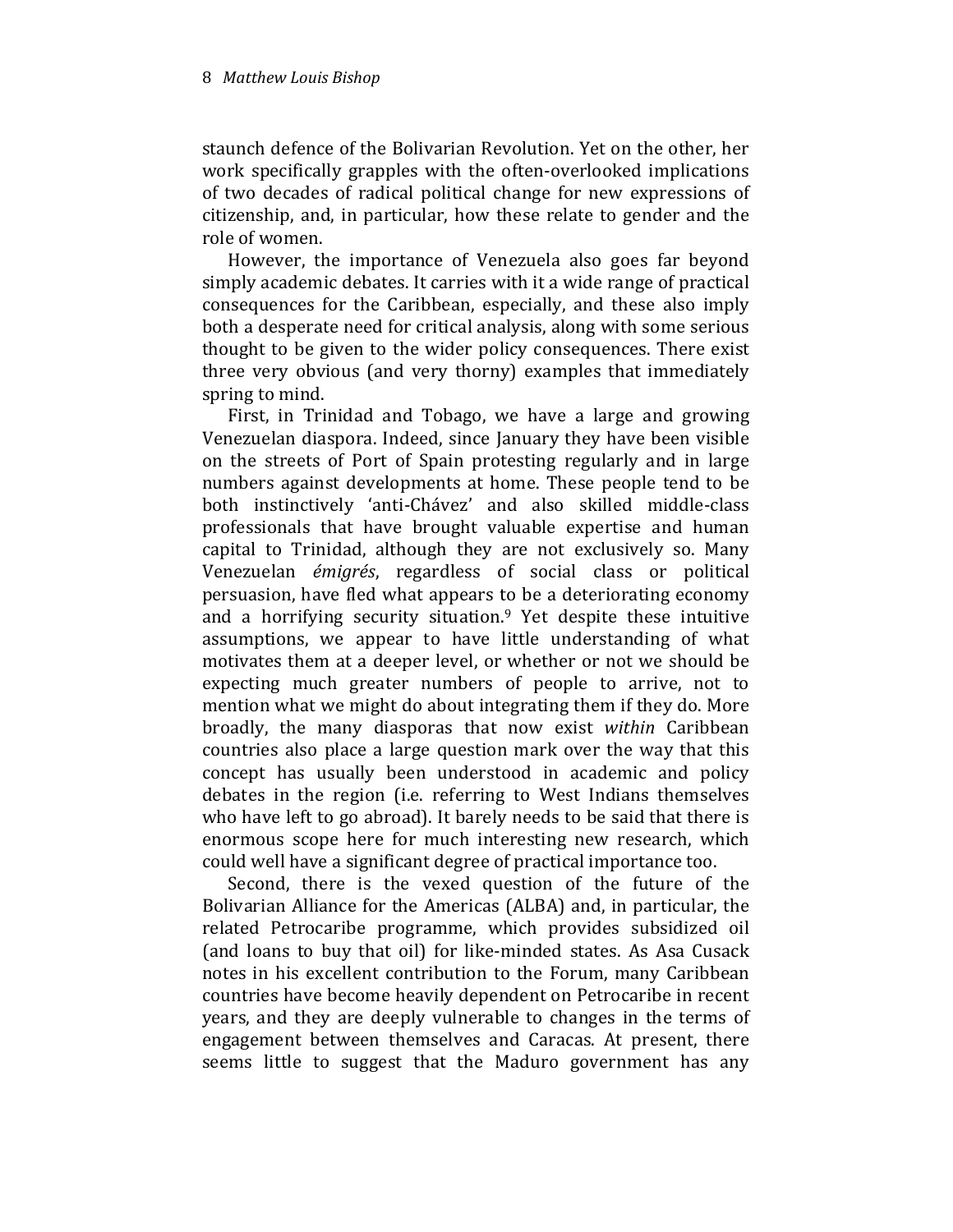intention of dramatically altering the existing settlement that his predecessor designed, implemented and bequeathed. However, institutions rarely endure into perpetuity, or at least not in exactly the same form, particularly inherently contingent ones, of which Petrocaribe is surely an example. It does not take a great leap of imagination to envisage a situation whereby continued instability in Venezuela produces, say, a change of government, or, perhaps a further slide – and even collapse – of the Bolívar. Such eventualities could have very ominous implications for those small Caribbean countries that have grown used to regular supplies of cheap oil, on credit.

Third, there is the omnipresent – and, from time-to-time, very worrying - conundrum of the Guyana-Venezuela border dispute. A few months ago, the Caribbean security expert Professor Ivelaw Griffith gave a lecture here at the IIR where he pondered the consequences of the death of Hugo Chávez and his succession by Nicolás Maduro specifically for the dispute.10 His analysis was to some extent a rather troubling one. Griffith noted specifically how Maduro is caught in something of a tight circle that is likely to be very difficult for him to square. He has neither the charisma of his predecessor, nor the unrelenting control that he was able to maintain over both the state and the actors that occupied its key institutions during his decade and a half in office. This, of course, stemmed directly from the widespread and vocal support that Chávez, as a populist president, enjoyed from a large section of the Venezuelan population. However, Maduro does not enjoy similar levels of support. He was only elected in April 2013 on a wafer-thin majority, with 50.6 per cent of the popular vote, compared to the 49.1 per cent enjoyed by the opposition candidate, Henrique Capriles. Consequently, it stands to reason that Maduro also does not enjoy quite the same unquestioning acquiescence to his rule that Chávez did from within the governing elite. The worry, as Griffith articulated during his lecture, is that continued instability in the country could easily produce a 'rally-round-the-flag' effect and a far more belligerent tone towards Guyana and the dispute.

With this in mind, the research article by Alicia Elias-Roberts, which looks at the more recent maritime controversy between the two countries, is particularly timely, given that it carries some very important legal and political lessons for the broader evolution of the relationship between Guyana and Venezuela. Our final article in this issue is a policy brief by Khellon Roach, and it maintains the focus on the Latin America. Specifically, Khellon asks what the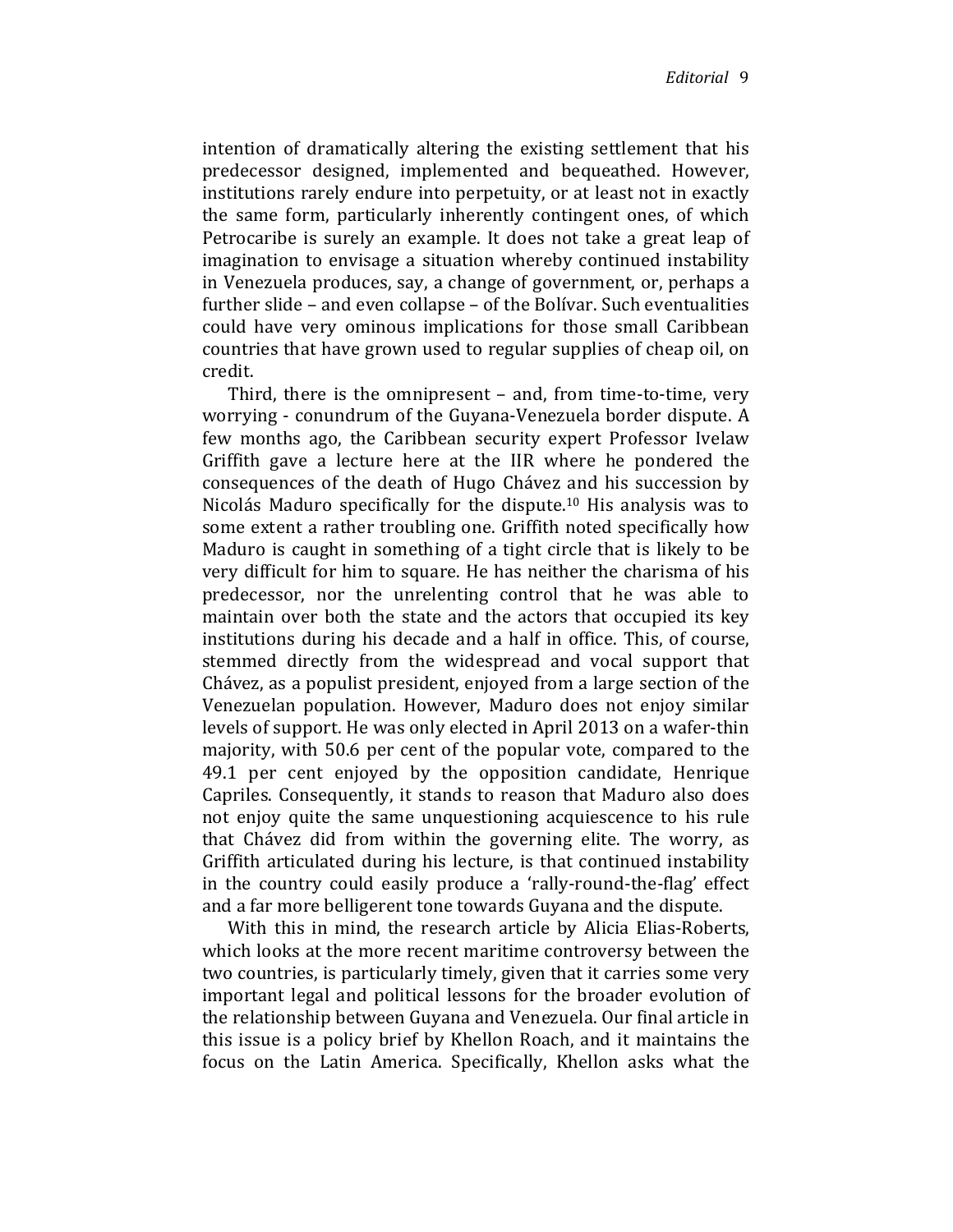implications might be for Suriname of both UNASUR and the related initiative, the Integration of Regional Infrastructure in South America (IIRSA).

We hope, as ever, that you enjoy these articles. And I like to think that, were he still here, Norman Girvan would have done so too. One of his many important and prestigious diplomatic jobs of recent years was, indeed, as United Nations Special Representative in the Guyana/Venezuela Border Controversy, so some of the papers we publish here would have been of particular interest to him. I imagine he would also be very pleased about his subtle influence elsewhere in the journal: Aleah Ranjitsingh was one of Norman's PhD students, and his distinctive voice is quietly and subtly discernible in the tone of her work; and Asa Cusack, who was formerly a PhD student at my alma mater, the University of Sheffield, is one of many hundreds of people who have had, over the years and decades, the good fortune and privilege to spend an hour or two picking Norman's brains when he came through the Caribbean a couple of years ago to do his fieldwork on the implications of ALBA for the region. Long may Norman live on in our memory, and also in the consciousness of the region as a whole.

### **NOTES**

- <sup>1</sup> For a wonderful autobiographical discussion of Norman's own intellectual journey, see Norman Girvan, 'One Thing Led to Another', 18<sup>th</sup> October 2007: http://www.normangirvan.info/one-thing-led-to-another-an-autobiographicalnote-norman-girvan/
- <sup>2</sup> IIR, Caribbean Regional Integration, St Augustine, Institute of International Relations, 2011: http://www.normangirvan.info/wpcontent/uploads/2011/06/iir-regional-integration-report-final.pdf
- <sup>3</sup> Fortunately, a video of his keynote address is available on the University College London YouTube site: https://www.youtube.com/watch?v=I7ItLJHEB90
- <sup>4</sup> For a more detailed discussion of what I mean by this, it is worth reviewing some of the work produced by Anthony Payne and Paul Sutton during the 2000s. In particular, their excellent book, Charting Caribbean Development (Gainsville, FL: University Press of Florida, 2001) and the monograph Repositioning the Caribbean Within Globalization (Waterloo, ON: Centre for International Governance Innovation Caribbean Paper No. 1, 2007): http://www.cigionline.org/publications/2007/6/repositioning-caribbeanwithin-globalistion. For a good introduction to the wider debate about the neoliberalisation of development discourses, see Anthony Payne and Nicola Phillips, Development (Cambridge: Polity Press, 2010).
- <sup>5</sup> In a heartfelt early eulogy on Norman's life and career, Sunity Maharaj makes a similar point. See Sunity Maharaj, 'The Engaged Academic', Trinidad Express, 12<sup>th</sup> April 2014: http://www.trinidadexpress.com/commentaries/The-Engaged-Academic-255046771.html